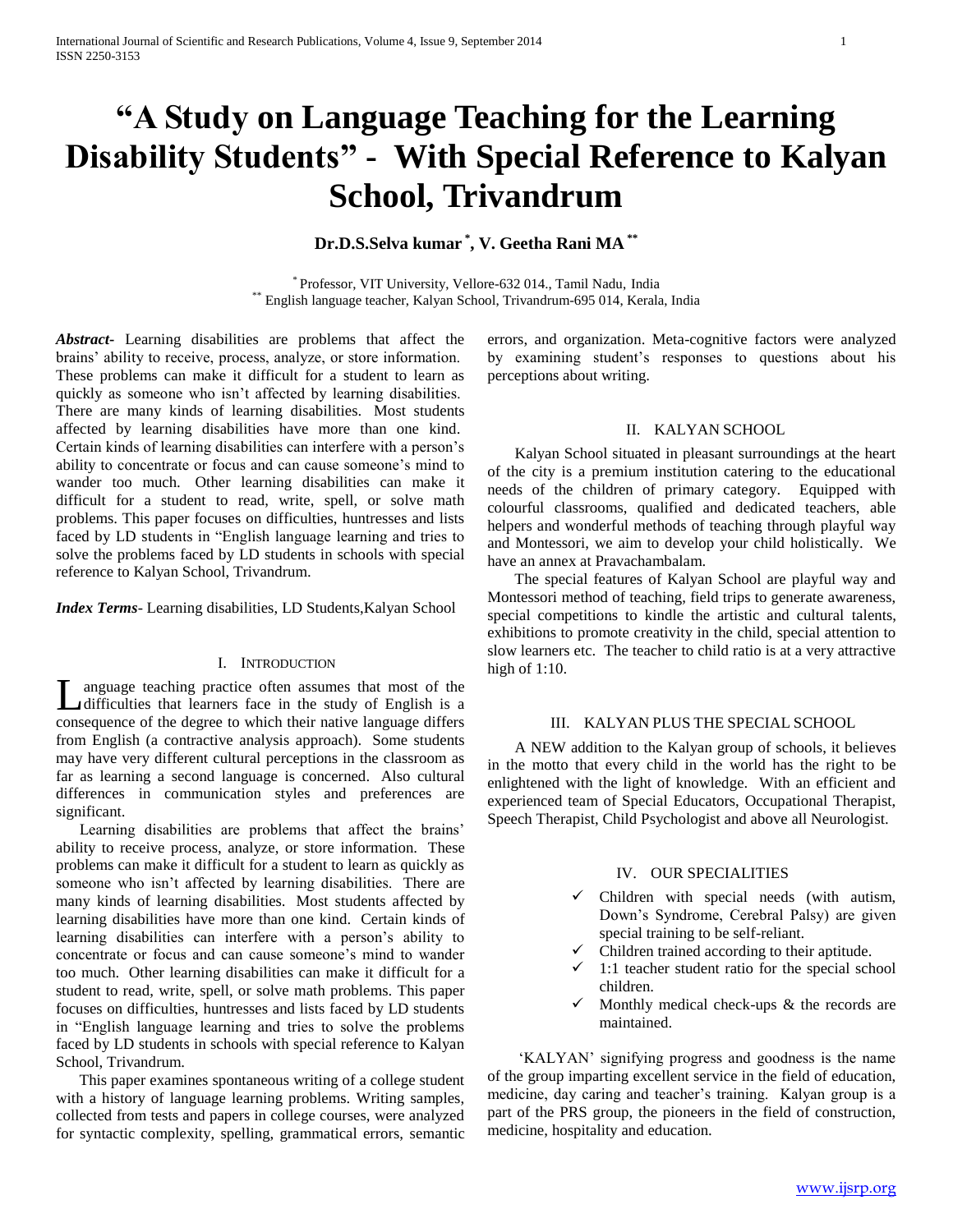#### V. OBJECTIVES OF RESEARCH

 Our primary goal is to conduct a rigorous examination of existing research to identify and understand those practices and instructional principles that produced a positive impact on student learning. Our second goal is to help educators better understanding why some practices are more likely to be effective than others..

#### VI. WHAT IS A LEARNING DISABILITY?

 Some individuals, despite having an average or above average level of intelligence, have real difficulty acquiring basic academic skills. These skills include those needed for successful reading, writing, listening, speaking and/or math. These difficulties might be the result of a learning disability.

 The Individuals with Disabilities Education Act (IDEA), a federal law, defines a learning disability as a condition when a child's achievement is substantially below what one might expect for that child. Learning disabilities do not include problems that are primarily the result of intellectual disabilities, emotional disturbance, or visual, hearing, emotional or intellectual disabilities. The official definition is here.

 Many children with LD have struggle with reading. The difficulties often begin with individual sounds, or phonemes. Students may have problems with rhyming, and pulling words apart into their individual sounds (segmenting) and putting individual sounds together to form words (blending). This makes it difficult to decode words accurately, which can lead to trouble with fluency and comprehension. As students move through the grades, more and more of the information they need to learn is presented in written (through textbooks) or oral (through lecture) form. This exacerbates the difficulties they have succeeding in school.

#### VII. WHAT ARE THE TYPES OF LEARNING DISABILITIES?

 LD is a broad term. There are many different kinds of learning disabilities. Most often they fall into three broad categories:

• Reading disabilities (often referred to as dyslexia)

 • Written language disabilities (often referred to as dysgraphia)

• Math disabilities (often called dyscalculia)

 Other related categories include disabilities that affect memory, social skills, and executive functions such as deciding to begin a task.

Here is information on the more common forms of LD.

Dyslexia (difficulty reading)

 Dyslexia is characterized by difficulties with accurate and/or fluent word recognition and by poor spelling and decoding abilities. Reading disabilities affect 2 to 8 percent of elementary school children.

 A person with dyslexia can have problems in any of the tasks involved in reading. However, scientists found that a significant number of people with dyslexia share an inability to distinguish or separate the sounds in spoken words. Some children have problems sounding out words, while others have trouble with rhyming games, such as rhyming "cat" with "bat." Yet, scientists have found these skills fundamental to learning to read. Fortunately, remedial reading specialists have developed techniques that can help many children with dyslexia acquire these skills. However, there is more to reading than recognizing words. If the brain is unable to form images or relate new ideas to those stored in memory, the reader cannot understand or remember the new concepts. Other types of reading disabilities can appear in the upper grades when the focus of reading shifts from word identification to comprehension.

 Here is a fact sheet and a newspaper story that give you more information about dyslexia:

• Dyslexia Basics

• Dyslexia

## Dysgraphia (difficulty writing)

 Writing too, involves several brain areas and functions. The brain networks for vocabulary, grammar, hand movement, and memory must all be in good working order. A developmental writing disorder may result from problems in any of these areas. For example, a child with a writing disability, particularly an expressive language disorder, might be unable to compose complete and grammatically correct sentences.

How are learning disabilities identified?

 Usually, the teacher or parent notices that the child is struggling to learn or is behind in class. An evaluation can be requested by the teacher or the parent. A comprehensive set of tests are given to see why the child has difficulty. Here are some articles on the evaluation process:

• Evaluation: What does it mean for your child?

• What do you do if you suspect that your child has a learning disability?

 Traditionally, evaluators used the results from the assessments to determine if there was a discrepancy between the child's ability and achievement. In practice, this often meant waiting for the child to fail before a child was eligible for special education services. Today a greater effort is being made to respond to a child's special learning needs before he or she falls too far behind. This effort is called Response to Intervention.

# VIII. WHAT IS EFFECTIVE INSTRUCTION FOR STUDENTS WITH  $LD<sup>2</sup>$

 Students with learning disabilities benefit from instruction that is explicit and well sequenced. Effective teachers help students with LD learn how to use strategies for managing their assignments. For example, a teacher might teach students to use a graphic organizer that outlines the important information from a text. A different type of organizer might be used to help students remember to bring home the right supplies for a homework assignment.

 Teachers often need to provide accommodations to help children learn in class. These are changes in how tasks are presented or responses are received that allow the child to do the same work as their fellow students.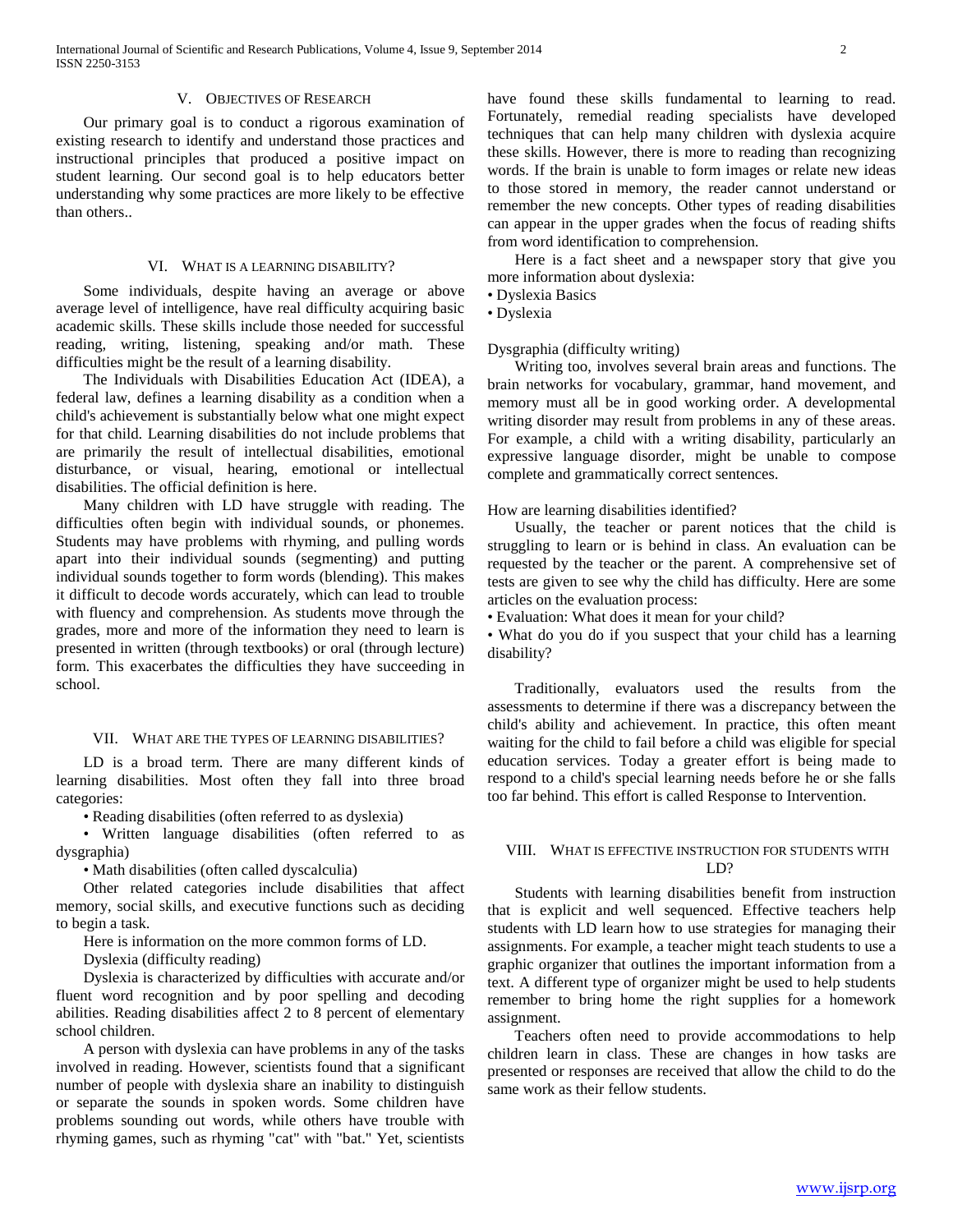# IX. HOW DO YOU KNOW IF YOU HAVE A LEARNING DISABILITY?

 Just because you have trouble studying for a test doesn't mean you have a learning disability. There are as many learning styles as there are individuals. For example, some people learn by doing and practicing, others learn by listening (such as in class), and others prefer to read material. Some people are just naturally slower readers or learners than others, but they still perform well for their age and abilities. Sometimes, what seems to be a learning disability is simply a delay in development; the person will eventually catch up with - and perhaps even surpass his or her peers.

 But many people with learning disabilities struggle for a long time before someone realizes that there's a reason they're having so much trouble learning. For most people in their teen years, the first telltale sign of most learning disabilities occurs when they notice that there's a disconnect between how much they studied for a test and how well they performed. Or it may just be a feeling a person has that something isn't right. If you're worried, don't hesitate to share your thoughts with a parent or a teacher.

 The first step in diagnosing a learning disability is ruling out vision or hearing problems. A person may then work with a psychologist or learning specialist who will use specific tests to help diagnose the disability. Often, these can help pinpoint that person's learning strengths and weaknesses in addition to revealing a particular learning disability.

# X. COPING WITH A LEARNING DISABILITY

 Although a diagnosis of a learning disability can feel upsetting, it's actually the first step in resolving the condition. Once an expert has pinpointed a person's particular problem, he or she can then follow strategies or take medicines to help cope with the disability. And taking steps to manage the disability can often help restore a student's self-esteem and confidence.

 Some students who have been diagnosed with a learning disability work with a special teacher or tutor for a few hours a week to learn special study skills, note-taking strategies, or organizational techniques that can help them compensate for their learning disability. If you've been diagnosed with a learning disability, you may need support just for the subjects that give you the most trouble. Your school may have a special classroom with a teacher who is trained to help students overcome learning problems.

 Some schools develop what is called an Individualized Education Program (or IEP), which helps define a person's learning strengths and weaknesses and make a plan for the learning activities that will help the student do his or her best in school. A student's IEP might include some regular time with a tutor or in a specialized classroom for a certain subject, or the use of some special equipment to help with learning, such as books on tape or laptop computers for students who have dyslexia.

 There are several medicines on the market today to help improve a student's attention span and ability to focus and to help control impulses and other hyperactive behavior.

 There's no cure for a learning disability. And you don't outgrow it. But it's never too late to get help. Most people with

learning disabilities learn to adapt to their learning differences, and they learn strategies that help them accomplish their goals and dreams

#### XI. STATEMENT OF THE PROBLEM

 Although learning disabled students have always been part of the educational scene, it has not been until the 1990s that a significant number of LD students have attempted college. There are a number of reasons for this. Until approximately 15 years ago, it was quite possible for students-LD or otherwise-to finish high school and get a job that would provide support for a family. Today, that has changed. Even "trade" jobs now require at least a two-year college diploma. Most skilled labour jobs require significant computer ability, with training provided by local colleges.

 Another reason for the increase in LD school students is the growing awareness among students, educational institutions, and guidance counselors which mandates that institutions of higher education which receive education funds, including student loans, are not allowed to discriminate on the basis of disability. This paper proposes to find new innovative methods in helping the LD students the most effective ways.

XII. METHODOLOGY : PRIMARY – QUESTIONNAIRE SURVEY

#### **Interview Questions for Students**

| Demographic Information            |
|------------------------------------|
| Age , Gender , GPA                 |
| Number of years in school          |
| Number of years retained in school |

#### **Questions**

Understanding of Learning Disability

What is your specific learning disability?

How do you see yourself as student?

Tell me about when you first become aware of a learning disability?

Tell me what elementary/high school/college was like.

Tell me who you think you are-in terms of strengths and weaknesses.

Have you ever been in special education classes during your academic career?

#### **Family**

Are you aware of others in your family who are LD? How important has your family been to your school success? Describe how your family relates to your LD. A. How have they been not helpful? B. How have they been helpful?

# **Classes**

How do you choose classes?

Describe a class where you felt comfortable.

a. Requirements b. Teacher c. Other students

What's your strategy for "managing" classes?

Tell me about "wrong" classes.

Have you ever studied a foreign language?